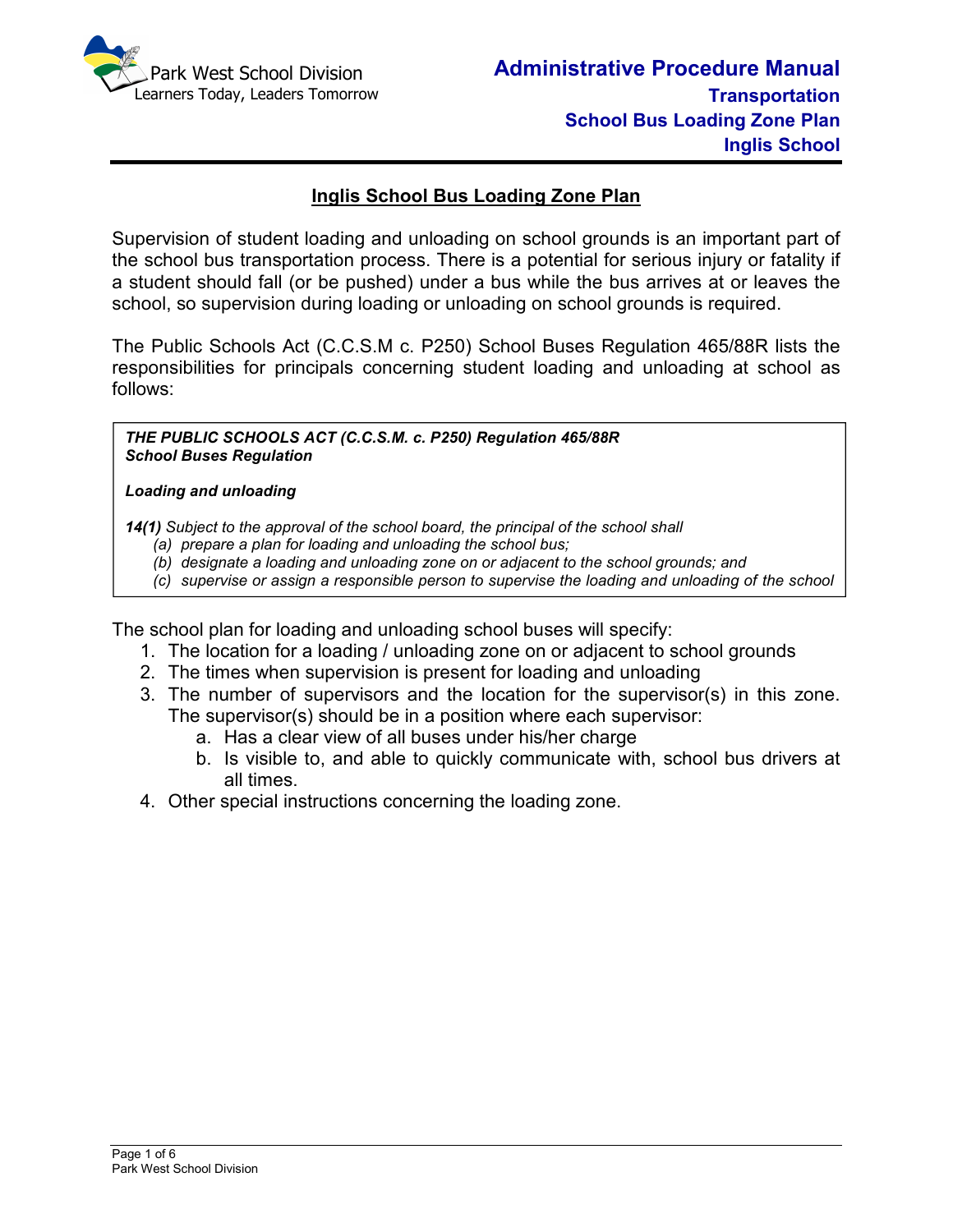

### **Loading Zone Plan**

### **School:** INGLIS ELEMENTARY SCHOOL

#### **Transportation Contacts:**

- 1. Transportation Supervisor (204) 842-2111 office, (204) 821-5004 cell
- 2. Transportation Assistant (204) 842-2104

**Loading zone location:** BUS LOOP WEST OF SCHOOL

**Supervision times:** 8:20 a.m. to 8:30 a.m.3:30 p.m. to 3:45 p.m.

#### **TO BE FILLED OUT BY THE SCHOOL:**

| <b>Supervisor</b> | Location<br>(Marked with an ``X``) | <b>Schedule</b><br>(a.m. / p.m.) | Alternate person |
|-------------------|------------------------------------|----------------------------------|------------------|
|                   |                                    |                                  |                  |
|                   |                                    |                                  |                  |
|                   |                                    |                                  |                  |
|                   |                                    |                                  |                  |
|                   |                                    |                                  |                  |
|                   |                                    |                                  |                  |
|                   |                                    |                                  |                  |
|                   |                                    |                                  |                  |
|                   |                                    |                                  |                  |
|                   |                                    |                                  |                  |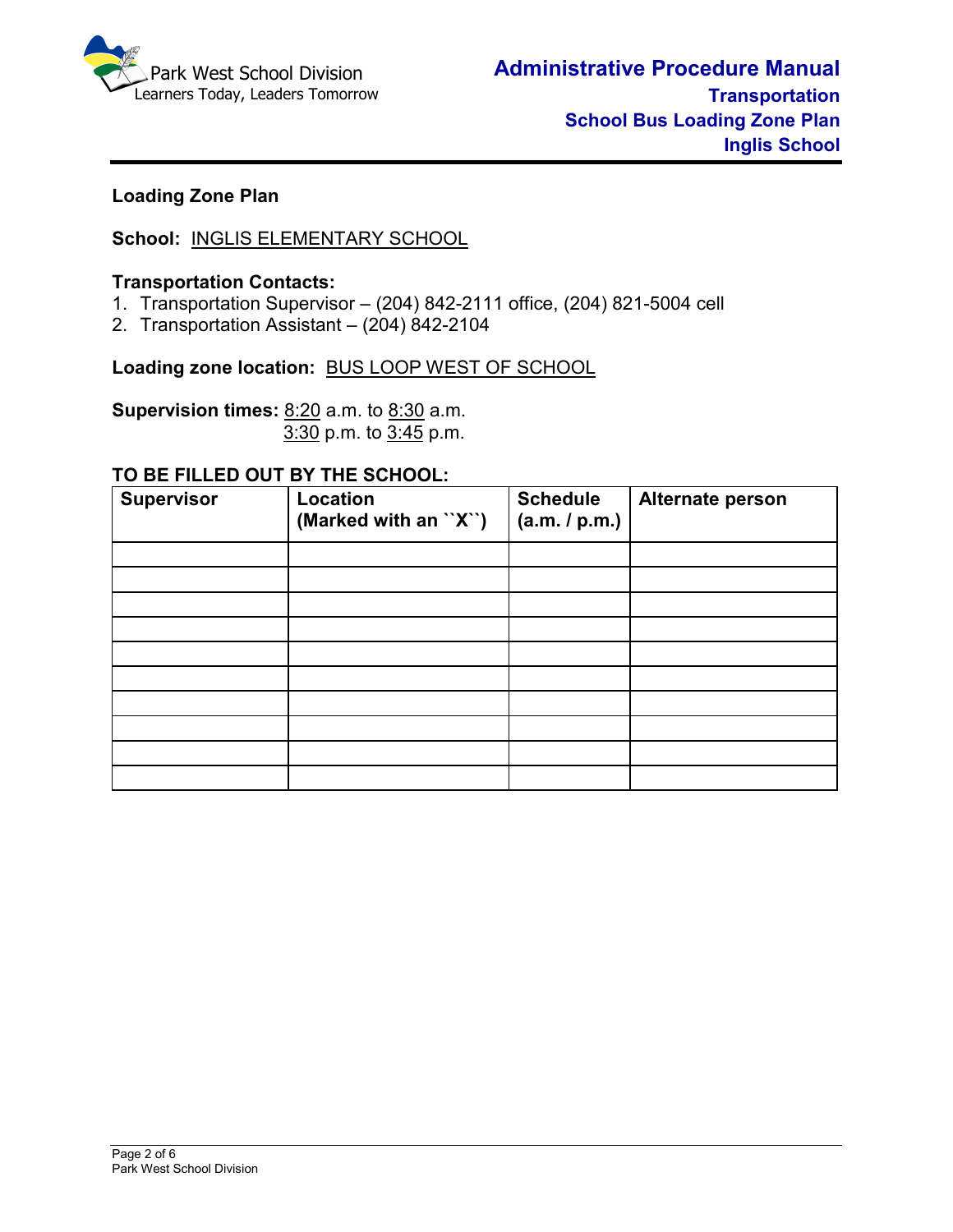

**Administrative Procedure Manual Transportation School Bus Loading Zone Plan Inglis School** 

#### **Unloading**



## **Unloading – Special Instructions**

- 1. Unloading Process:
	- a. Buses unload in the bus loop on the west side of the school. Buses turn into the bus loop off of PR 366 from the south and stop in the middle of the bus loop facing the school. When all buses are present, the supervisor waves to the buses to unload.
		- i. Inglis students unload from all 3 buses and enter the school.
		- ii. Major Pratt bus students from the IN2 bus transfer to the IN7 bus, and Major Pratt town students who were waiting in the school also load onto the IN7 bus.
		- iii. The IN7 bus then exits the bus loop onto PR 366 to the south and travels to Major Pratt School.
		- iv. The IN2 bus route is completed and this bus follows the IN7 bus out of the bus loop.
		- v. Finally, the IN1 bus exits the bus loop onto PR366 to the south and also travels to Major Pratt School.
	- b. The supervisor stands outside the school doors in clear view of the bus driver to monitor all bus unloading and loading.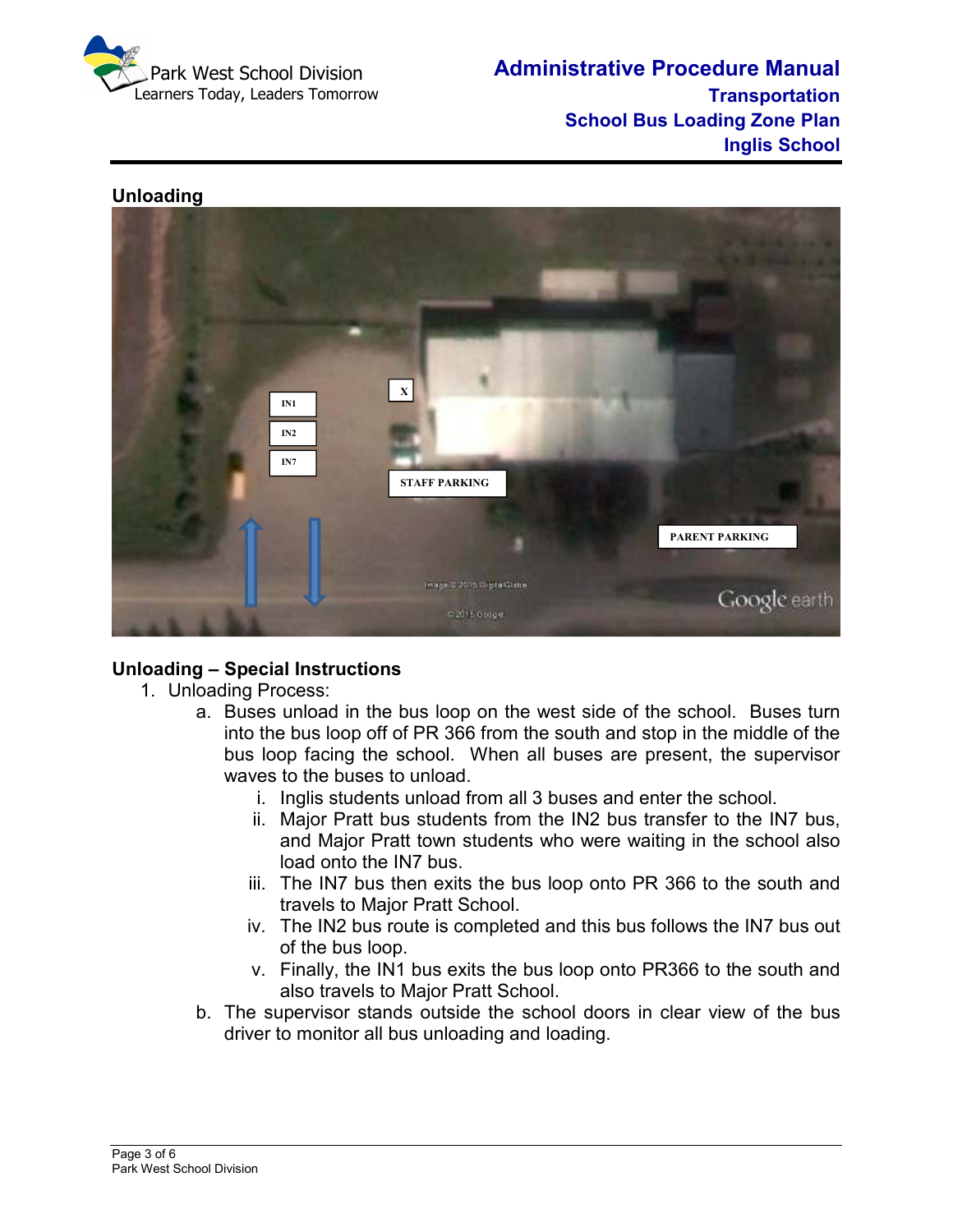

- 2. Parent drop-off:
	- a. Parents drop students off on the south side of the school away from the bus loop.
- 3. Town students:
	- a. Town students arrive at the school using street sidewalks and enter school grounds via a cross walk on the south side of the school.
	- b. Crossing guards are not used in the morning at Inglis Elementary School.

#### **Unloading – General Instructions**

- 1. The supervisor(s) is/are expected to be on duty just prior to the buses arriving. Supervisor(s) may watch for the arrival of the first bus from inside the school, but must be in position when the bus has entered the loading zone.
- 2. Arrival times vary within a specified range of unloading times; supervision must be provided for the entire duration as set out in the plan. Due to any extenuating circumstances on any given day, this period may be further expanded beyond normal times.
- 3. Bus Drivers are not to unload students until a supervisor is present.
- 4. The supervisor(s) is/are to stay clear of the bus's path, maintain the designated location, and ensure that students exit the bus leading directly away from the entrance door to a safe area.
- 5. Watch for pushing or shoving. Report any misconduct in the loading zone to the principal or designate.
- 6. Once the driver indicates the bus is empty, scan under the bus. Be sure to look at the bottom of all six wheels.
- 7. Direct the school bus driver to proceed when it is clear and safe to do so.
	- a. Give the driver the thumbs-up sign to indicate "All clear".
	- b. If not, put both hands out, palms toward the driver, in a "Stop Do Not Move" sign.
- 8. Watch the bus until it leaves the loading zone.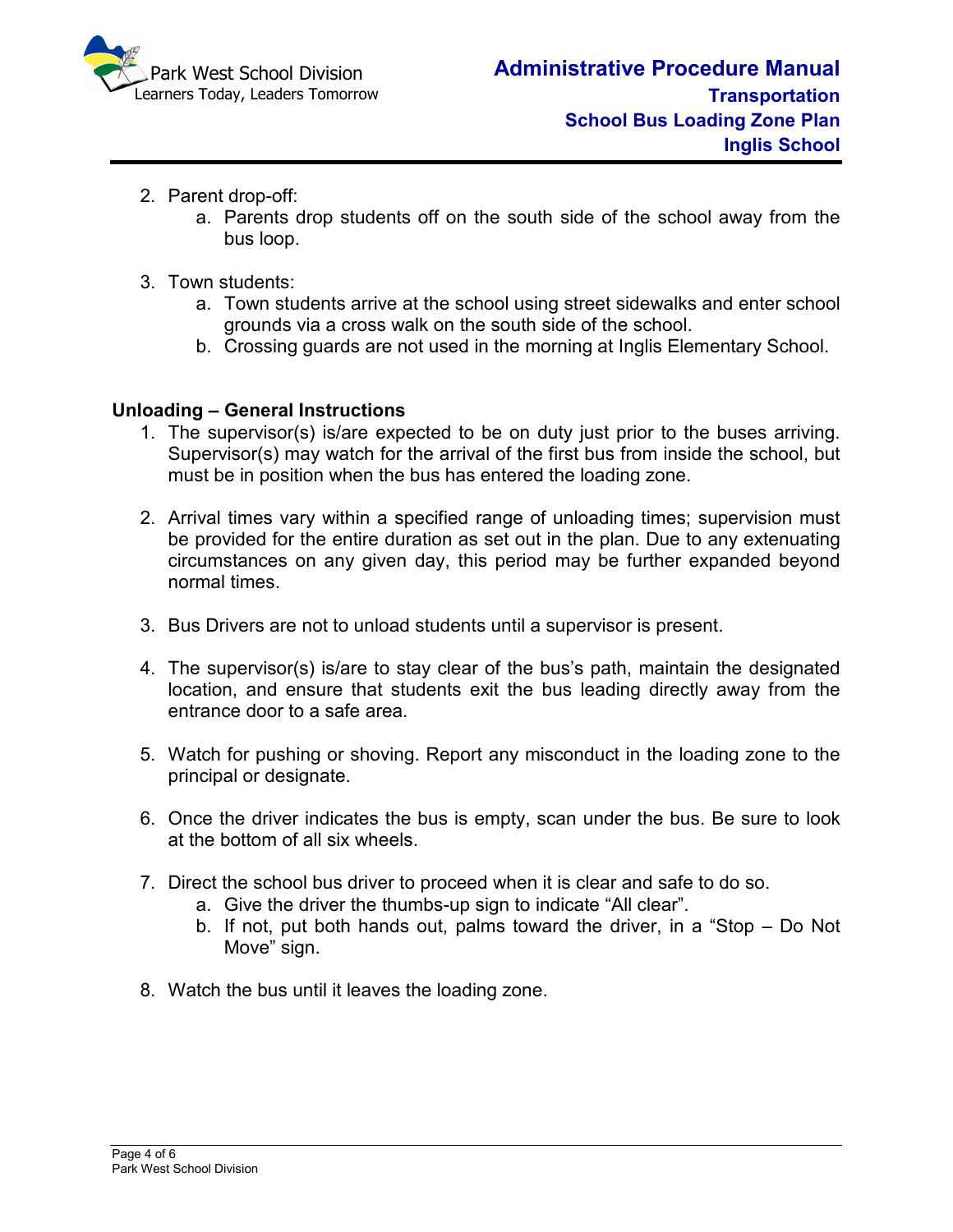

**Administrative Procedure Manual Transportation School Bus Loading Zone Plan Inglis School** 



## **Loading – Special Instructions:**

- 1. Loading Process:
	- a. The IN2 bus arrives prior to the dismissal bell, which rings at 3:30pm. Students begin loading onto the IN2 bus at 3:30pm and must be on this bus before the other buses arrive from Major Pratt School at 3:45pm.
	- b. When the IN7 and IN1 buses arrive:
		- i. IN2 students on the IN7 bus transfer to the IN2 bus.
		- ii. Town students from the IN7 bus unload and leave the school grounds via the student crossing in front of the school.
		- iii. Inglis School bus students who ride on the IN7 and IN1 buses load onto the appropriate bus.
		- iv. Once all loading and student transfer is completed, the IN7 bus departs first onto PR366, followed by the IN2 bus and the IN1 bus.
	- c. The supervisor stands outside of the school in front on the entrance doors in clear view of the bus driver(s).
	- d. In conjunction with the school bus driver checking his/her passenger list, the supervisor will determine that all students have loaded the appropriate bus and indicate that the buses may safely proceed away from the loading zone.
		- i. If a student misses his/her bus, the school contacts the Division office to contact the bus driver by cell phone. If contact can't be

# **Loading**